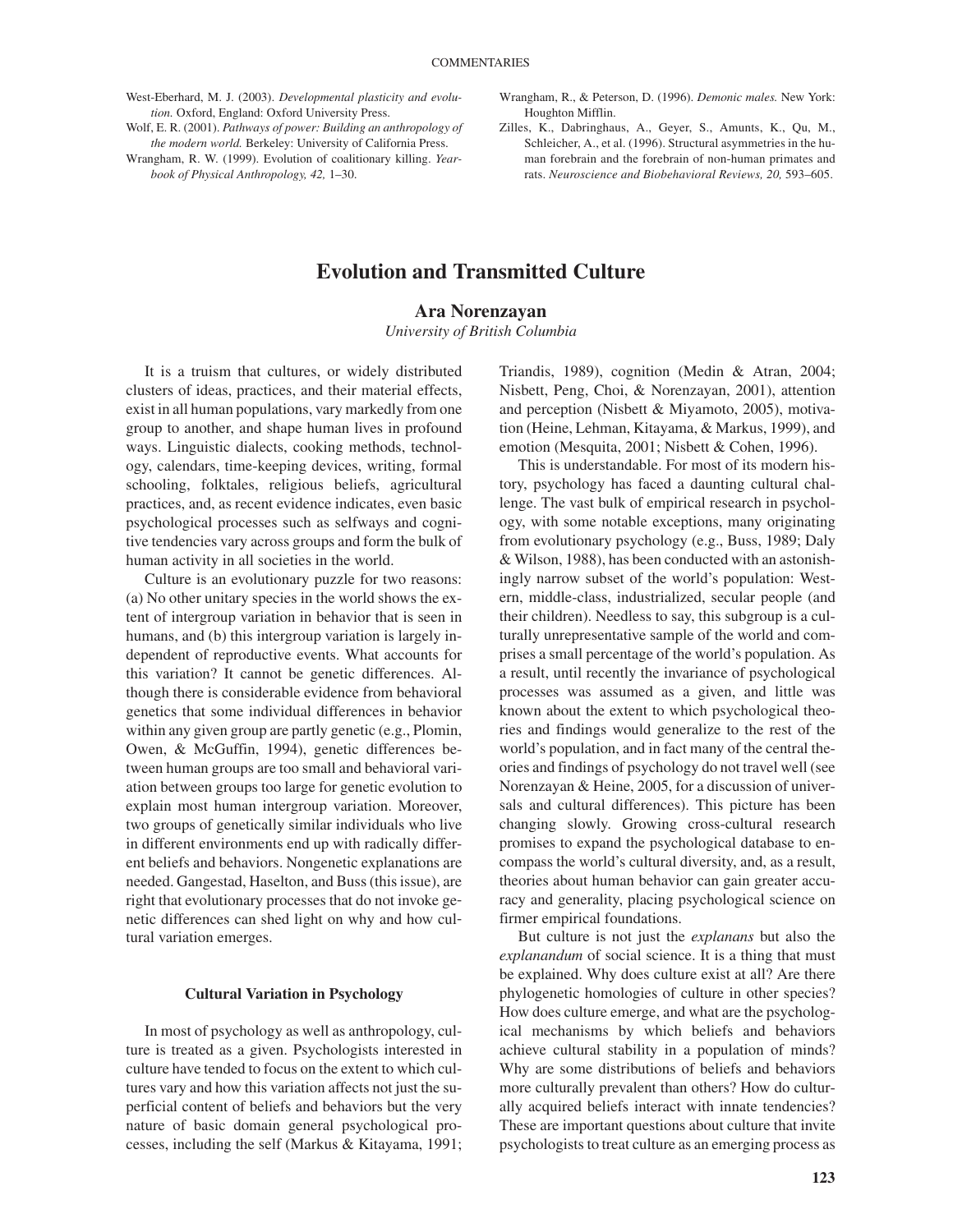well as a causal force in human psychology (Kameda, Takezawa, & Hastie, 2003; Lehman, Chiu, & Schaller, 2004; Norenzayan, Schaller, & Heine, in press; Schaller & Crandall, 2004).

## **Evoked and Transmitted Cultural Variation**

As Tooby and Cosmides (1992) have proposed, from an evolutionary perspective, there are two known processes that offer a naturalistic account of how culture emerges: (a) Culture can be evoked by local environmental triggers acting on the same underlying psychology (evoked culture); (b) culture can travel from mind to mind by processes of transmission, analogous, but not identical, to Darwinian genetic evolution (transmitted or epidemiological culture, e.g., Sperber, 1996). To illustrate how evoked culture operates, Tooby and Cosmides discussed how the same food-sharing mechanism can lead to different cultural norms depending on the degree of variability in foraging success. Egalitarian norms for food sharing and sanctions against hoarding are strong where foraging or hunting success is highly variable across time, but not when the supply of food is relatively stable. In their article, Gangestad et al. (this issue) admirably elaborate on the notion of evoked culture to explain cultural variation in mate preferences. In this case, the authors argue that the same underlying mate preference for indicators of health interacts with an ecological cue to produce cultural variation—where parasite prevalence is high, features signaling health are more important and diagnostic of underlying health, and as a result attractive mates are preferred more strongly than in regions with low parasite prevalence.

Transmitted or epidemiological culture, in contrast, is prototypically what most social scientists consider culture (Nisbett, 2003; Richerson & Boyd, 2005; Sperber 1996). This refers to the fact that genetically similar people living in similar environments may possess strikingly different beliefs and practices that they acquire from others in their group. Culture emerges when information is transmitted not genetically but socially through social learning mechanisms such as mimicry, imitation, and instruction (Tomasello, Kruger, & Ratner, 1993), as well as a byproduct of communicative processes such as gossip, conversations, and telling of stories (Schaller, 2001). With significant assistance from other human beings, people acquire and transmit substantial amounts of information that subsequently alters their behavior in profound ways. Growing research points to some rudimentary forms of cultural transmission in other species, particularly chimpanzees, who exhibit culturally variable traditions in some 39 behaviors (Whiten, 2005). However, cultural transmission in humans is so massive and rapidly cumulative that many evolutionary scientists consider it a species-specific second system of inheritance in humans, distinct from, but interacting with, genetic inheritance (Richerson & Boyd, 2005; Tomasello, 1999). Richerson and Boyd went so far as to argue that transmitted culture is an adaptation and that babies are born biologically prepared to rapidly learn the beliefs and practices of their social group. A learning bias that adopts the most common behaviors of the ingroup may have been selected in the ecologically fluctuating ancestral environment in which human psychology evolved. Whether or not transmitted culture can best be considered a naturally selected adaptation, psychological research grounded in evolutionary science can shed light on this powerful but poorly understood engine that drives culture.

Although Gangestad et al. (this issue) are careful to note that cultural variation is likely to be the result of both evocation and transmission, like Tooby and Cosmides (1992) and many evolutionary psychologists, they privilege the notion of evoked culture as the central evolutionary framework to explain cultural variation. Of course, evoked culture is a welcome development that promises to engage evolutionary psychology with cultural psychology and may encourage fruitful new avenues to explain not just psychological universals but cultural variation as well. But why have evolutionary psychologists been wary of the concept of transmitted culture? Is transmitted culture a Trojan horse that, once invited in, would unleash conceptual anarchy and unravel the project of anchoring psychology in an evolutionary framework? On first thought, it might seem so. Many of the cultural elements that spread in a population are, at best, arbitrary conventions such as dress code, whether to eat horse meat or dog meat, or whether to serve the said meat as a sizzling steak or boil it into a goopy goulash. At worst, they are Darwinian nightmares, competing with genetic interests and even undermining them, such as when the idea of celibacy, suicide, the practice of using contraceptives, eating rotten foods, or writing scientific articles instead of having children succeed in colonizing a large number of minds.

But no need to worry about transmitted culture! Even if a significant part of the content of culture may be fitness-neutral or in some cases may even compete with genetic fitness, evolutionary thinking is essential for our understanding of (a) the evolved psychological capacities that power cultural transmission and (b) whether cultural elements themselves are subject to a secondary evolutionary process—variation, selection, and retention analogous to natural selection. Evolutionary thinking is also essential to understand how genetic and cultural evolution influence each other. In the rest of this article, then, I aim to give transmitted culture its due, with two goals in mind. With evolutionary psychologists in mind, I argue for the centrality of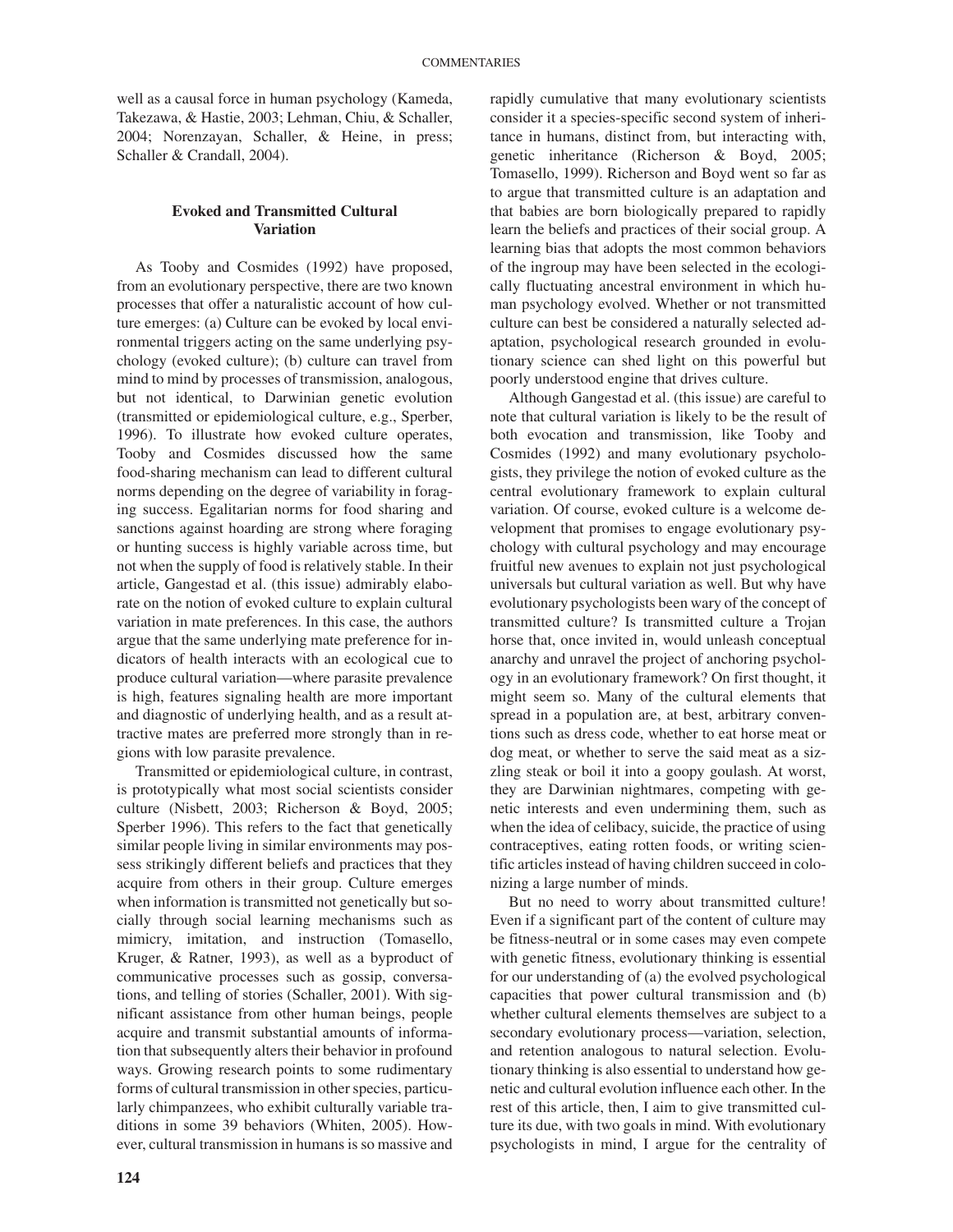transmitted culture in accounting for a significant, if not overwhelming, bulk of human variation on the planet. With cultural psychologists in mind, I argue for the importance of evolutionary science in explaining cultural transmission as one of the central mechanisms of human cultural variation.

## **Evolved Capacities for Transmitted Culture**

The set of psychological capacities that allowed humans to learn from others and calibrate their behavior to the cultural group in which they live are rooted in evolutionary processes. There is already a great deal of good theoretical work, mostly from anthropology, about such capacities (Boyd & Richerson, 1985; Richerson & Boyd, 2005; in psychology, see Tomasello et al., 1993). Several independent mechanisms that may contribute to transmitted cultural differences have been proposed and examined. The simplest of those is social learning, which allows humans to imitate other humans without any particular bias as to who gets to be the model of imitation. This mechanism could have been selected for, because individuals in a group live in more or less the same environment and are likely to face similar survival challenges. By allowing individuals to imitate the behavior of others, social learning can evolve by freeing individuals from the costs of trial and error learning, as long as the alternative cost of imitating maladaptive behaviors are not too high.

Another mechanism identified by Henrich and Boyd (1998) is "conformist transmission," which, unlike simple social learning, is biased toward adopting the most common behaviors in a group. Such conformist transmission is robust in environments that fluctuate within space and over time and may have been selected for in the human ancestral environment that seems to have been quite unstable, for example in weather and in availability of food supply (see Richerson & Boyd, 2005). Finally, a form of biased transmission may have evolved that is sensitive to the success or prestige markers of individuals, such that successful individuals in a group are more likely to be imitated (Henrich & Gil-White, 2001). Although social psychologists have examined similar social influence processes, there has been insufficient effort to ground this research in an evolutionary framework. Most likely, there are several, psychologically distinct, flexible transmission mechanisms that optimally operate in different social contexts. It is up to evolutionary social psychology to generate hypotheses regarding the behavior of these mechanisms, examine their boundary conditions, and link them to known culturally acquired beliefs and behaviors. Such work is mutually relevant to both evolutionary psychology and cultural psychology and promises to enrich both fields as well as psychology more broadly.

#### **Cultural Evolution**

Clarifying the psychological mechanisms of transmitted culture is only part of the evolutionary story of culture. Once transmission mechanisms give rise to cultural forms of learning, they open the floodgates to cultural evolution. Cultural elements then enter into what is probably a secondary evolutionary process in humans that is distinct from genetic evolution but interacts with it in complex ways. This is because evolution is substrate-neutral (Dennett, 1995). Any entity be it DNA, computer viruses, or mental representations—capable of replication, selection, and retention is likely to undergo Darwinian processes. Cultural evolution is a hotly debated topic, and several theoretical issues still remain open. One issue that has received attention is the accuracy of cultural transmission. Unlike genetic transmission, cultural transmission has low fidelity (Atran, 2001). Whereas genetic transmission is largely a process of faithful replication, cultural transmission is more akin to transformation or inference (Sperber, 1996; see also Boyer, 1994). At every instance of cultural transmission from one individual to another, cognitive and emotional biases transform the mental representations. For example, a folktale or an urban legend that is told and retold is not preserved in identical form across minds the same way DNA replicates from parent to offspring. Rather, each act of transmission is a systematic reconstruction, and several versions of the same folktale or urban legend emerge in oral traditions. Nevertheless, quasi-stable cultural traditions do emerge over time, either because these psychological biases or what Sperber called "attractors" systematically push beliefs into certain regions, or because, as Henrich and Boyd (2002) argued, stable cultural beliefs at the population level can plausibly emerge even if transmission is low-fidelity at the individual level.

Either way, these cognitive and emotional biases render psychology central to the study of cultural evolution (see, e.g., Boyer & Ramble, 2001; Heath, Bell, & Sternberg, 2001; Norenzayan, Atran, Faulkner, & Schaller, in press). Here again, psychology informed by evolutionary thinking can contribute to our understanding of how ideas achieve cultural success. The cultural prevalence of supernatural beliefs such as ghosts and Gods, for instance, can be understood as byproducts of cognitive and emotional programs that were designed for other purposes, such as agency detection, memory, and existential fears (e.g., Atran & Norenzayan, 2004; Barrett, 2001; Boyer, 1994; Guthrie, 1993).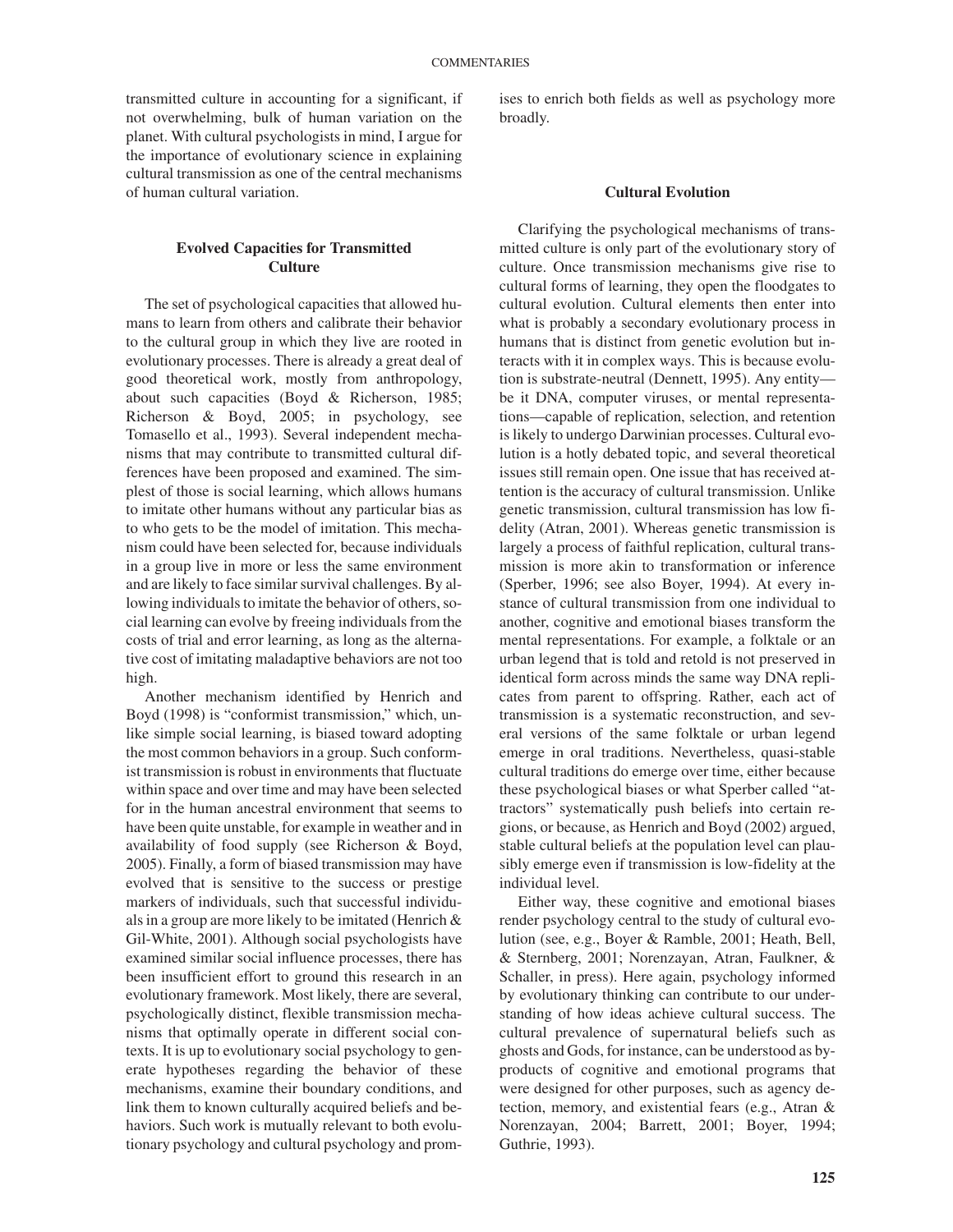Furthermore, cultural evolution is essential for our understanding of human nature because it sheds light on many (culturally altered) behaviors that are otherwise quite puzzling from the standpoint of genetic evolution or evoked culture. Evolutionary psychologists correctly point out that human mental adaptations were selected for in the ancestral environment, not in the modern cultural environment, and therefore they could be maladaptive today. But why did the modern cultural environment become so astonishingly different from the ancestral environment in less than 10,000 years? The answer is cultural evolution. For example, populations exposed to higher education are less likely to have offspring, which means that the practice of higher education can spread in populations even though it has the net effect of reducing genetic fitness (Richerson & Boyd, 2005). The most compelling naturalistic explanation for such effects is cultural evolution.

#### **Back to Evoked Culture**

Although evoked and transmitted culture are theoretically distinct processes, it is notoriously difficult to disentangle the two. In their framework, Gangestad et al. (this issue) tested variation in parasite prevalence against variation in gender inequality to explain mate preferences. Although parasite prevalence clearly is an evoked variable (characteristic of the environment), it is unclear whether gender inequality is best construed as the product of evocation or transmission. As Gangestad et al. discuss in some detail, there are various competing explanations for gender inequality across cultures in the first place. When men produce more surplus calories (usually by hunting) than women, gender roles diverge. Men and women may engage in different activities because of evocation (ecological factors) or transmission (how boys and girls are socialized and trained in the society). Most likely it is both. Therefore, Gangestad et al. provide evidence that evocation does account for cultural variation in mate preferences, but their design does not allow for a clear test of whether transmission contributes to this variation.

Indeed, Gangestad et al. (this issue) point to the issue of the inseparability of evoked and transmitted culture when they discuss Nisbett and Cohen's (1996) work on the culture of honor. The southern United States, as well as the Mediterranean region, has a tradition of honor, in which toughness and aggressive response to insults is prized in a way that it is not in the northern United States or in most of northern Europe. The origin story of this difference is in fact evoked culture: Where wealth is easily stolen, as in ecologies supporting herding economies, men are more deeply preoccupied with maintaining their honor or reputation for toughness. The U.S. South was settled by Scotch Irish herders, whereas the U.S. North was settled mostly by European farmers, and as a result a tradition of honor is prevalent in the South but not in the North. But cultural differences persist even when the original economic conditions disappear. Culture of honor continues to flourish in industrialized Houston, even though herding is a thing of the past. The best explanation for the persistence of honor cultures is social transmission, and indeed a variety of evidence supports this view (Nisbett & Cohen, 1996; see also Cohen, Vandello, Puente, & Rantilla, 1999). Perhaps a common scenario across cultures is that ecological differences evoke an initial cultural response that adaptively varies but then is picked up by processes of transmitted culture, amplified, and perpetuated even when the initial conditions are no longer present.

How, then, can we disentangle the relative contributions of evoked and transmitted culture? Richerson and Boyd (2005) proposed the ideal "common garden experiment": Take two groups of individuals with very different cultures, say, Inuit fishermen and Ache foragers, and switch them around—some Inuit move into the rainforests of Paraguay and some Ache move into the icy fringes of Greenland. Would the Ache foragers in Greenland begin to resemble the Inuit more than they would resemble their Ache compatriots in Paraguay, as the evoked culture explanation would predict? Or would they remain more like their Ache compatriots and, without the cultural repertoire of arctic survival, quickly perish in the harsh climate, as the transmitted culture explanation would maintain?

In the absence of such a naturalistic experiment, what can researchers do? One approach is to hold one variable constant while examining the effect of the other variable. Comparing groups living in similar environments but with different beliefs and practices allows researchers to isolate the effects of transmitted culture. The Amish of the U.S. Midwest, for example, live in the same ecological environment as neighboring German-ancestry farmers but to this day have maintained beliefs and practices that are markedly different. The complementary strategy would be to measure the effects of a novel ecological variable on a group that shares the same culture (e.g., by examining how farmers in the U.S. North living in a farming community differ from farmers who have migrated to a new environment in which they adopt herding). Psychologists interested in cultural variation have been slow in adopting such research questions that are ultimately important in isolating the mechanisms of cultural variation. These questions can be fruitfully examined by studying immigrant populations who move to an ecologically different setting and conversely by tracking cultural evolution in several groups who live in similar ecological circumstances.

For example, one interesting study (Rice & Steele, 2005) compared the average subjective well being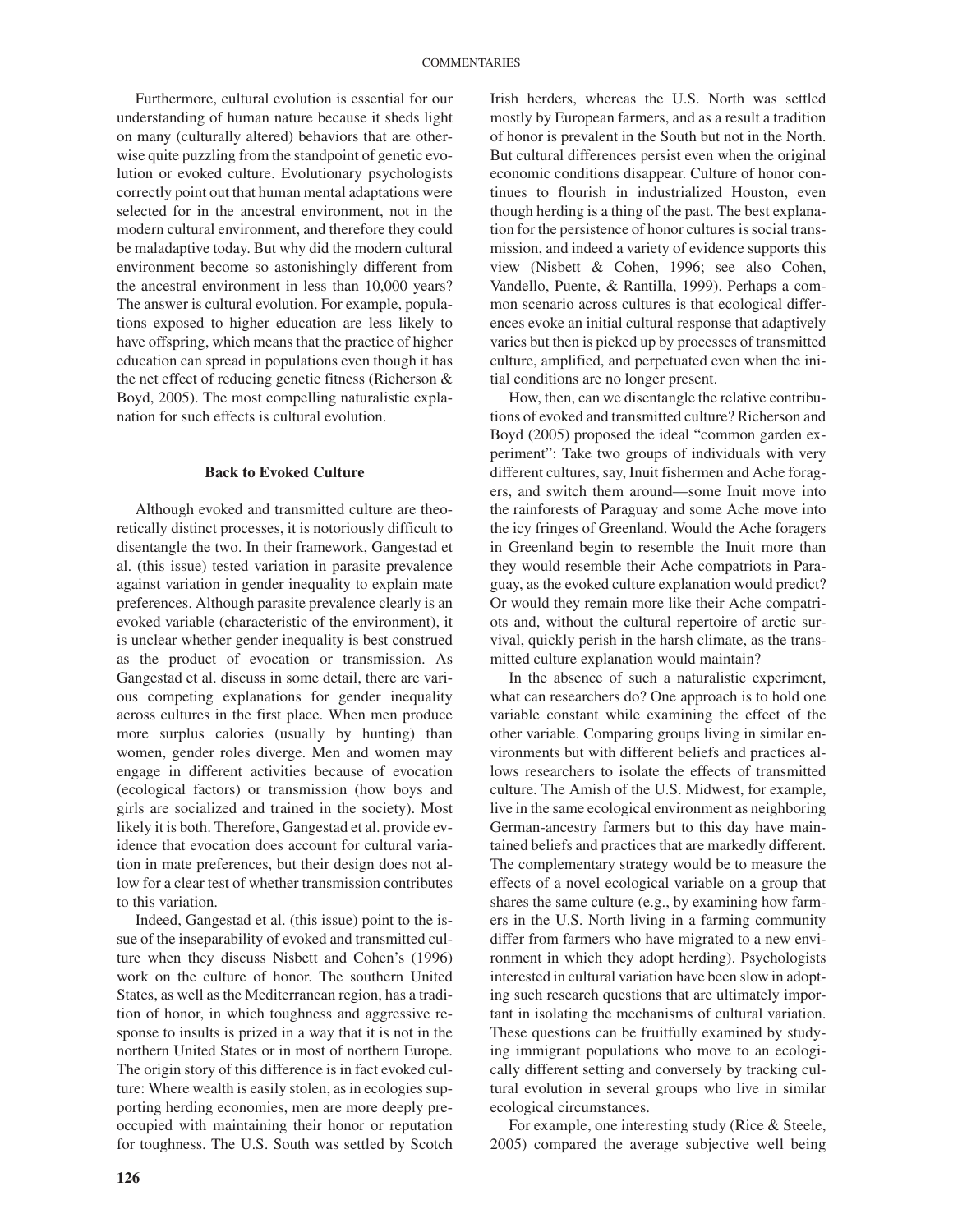(SWB) of European countries with various European ethnic groups in the United States whose ancestry is derived from these countries. Cultures across countries differ markedly in their average SWB, and it was found that the relative differences in SWB among these American ethnic groups, although smaller, were nevertheless preserved even after generations of living in the same country, under similar ecological conditions of American middle-class life. Because group differences in SWB in these samples are likely not genetic, such a finding supports the idea that an important psychological variable such as SWB is transmitted socially across generations and can persist for a long time even in a different environment.

#### **Conclusion**

In the past two decades, both cultural psychology and evolutionary psychology have enjoyed marked growth. Cultural psychologists have been documenting the extent of cultural variation in psychological functioning. Evolutionary psychologists have been documenting the species-specific mental architecture that evolved to solve adaptive problems in the ancestral environment. Yet evolutionary explanations for how culture emerges in the first place, as well as for cultural differences, have been relatively neglected in cultural psychology and are beginning to be addressed only recently. Conversely, empirical work on cultural variation has been relatively neglected in evolutionary psychology. Greater interest in the scope and nature of cultural variation among evolutionary psychologists, and greater interest in evolutionary explanations in cultural psychology, are a welcome development that stands to strengthen psychology as a science. Evolutionary considerations that underlie processes of both evoked and transmitted cultural variation are an exciting point of convergence between these two fields and are an important scientific advance for a psychology that encompasses the world's cultural diversity.

#### **Notes**

The writing of this article was supported by a grant from SSHRC (410–2004–0197).

Correspondence should be sent to Ara Norenzayan, Department of Psychology, University of British Columbia, 2136 West Mall, Vancouver, BC V6T 1Z4, Canada. E-mail: ara@psych.ubc.ca

#### **References**

Atran, S. (2001) The trouble with memes: Inference versus imitation in cultural creation. *Human Nature, 12,* 351–381.

- Atran, S., & Norenzayan, A. (2004). Religion's evolutionary landscape: Counterintuition, commitment, compassion, communion. *Behavioral and Brain Sciences, 27,* 713–770.
- Boyd, R., & Richerson, P. (1985). *Culture and the evolutionary process.* Chicago: University of Chicago Press.
- Boyer, P. (1994). Cognitive constraints on cultural representations: Natural ontologies and religious ideas. In L. A. Hirschfeld & S. A. Gelman (Eds.), *Mapping the mind: Domain specificity in cognition and culture* (pp. 391–411). New York: Cambridge University Press.
- Boyer, P., & Ramble, C. (2001) Cognitive templates for religious concepts: Cross-cultural evidence for recall of counter-intuitive representations. *Cognitive Science, 25,* 535–564.
- Buss, D. M. (1989). Sex differences in human mate preferences: Evolutionary hypotheses tested in 37 cultures. *Behavioral and Brain Sciences, 12,* 1–49.
- Cohen, D., Vandello, J., Puente, S., & Rantilla, A. (1999). "When you call me that, smile!": How norms for politeness, interaction styles, and aggression work together in southern culture. *Social Psychology Quarterly, 62,* 257–275.
- Daly, M., & Wilson, M. (1988). *Homicide.* New York: deGruyter.
- Dennett, D. C. (1995). *Darwin's dangerous idea: Evolution and the meanings of life.* New York: Simon & Schuster.
- Guthrie, S. (1993). *Faces in the clouds: A new theory of religion.* Oxford, England: Oxford University Press.
- Heath, C., Bell, C., & Sternberg, E. (2001). Emotional selection in memes: The case of urban legends. *Journal of Personality & Social Psychology, 81,* 1028–1041.
- Heine, S. J., Lehman, D. R., Markus, H. R., & Kitayama, S. (1999). Is there a universal need for positive self-regard? *Psychological Review, 106,* 766–794.
- Henrich, J., & Boyd, R. (1998). The evolution of conformist transmission and between-group differences. *Evolution and Human Behavior, 19,* 215–242.
- Henrich, J., & Boyd, R. (2002). On modeling cognition and culture: Why replicators are not necessary for cultural evolution. *Journal of Cognition and Culture, 2,* 87–112.
- Henrich, J., & Gil-White, F. J. (2001). The evolution of prestige: Freely conferred status as a mechanism for enhancing the benefits of cultural transmission. *Evolution and Human Behavior, 22,* 165–196.
- Kameda, T., Takezawa, M., & Hastie, R. (2003). The logic of social sharing: An evolutionary game analysis of adaptive norm development. *Personality and Social Psychology Review, 7,* 2–19.
- Lehman, D. R., Chiu, C.-Y., & Schaller, M. (2004). Psychology and culture. *Annual Review of Psychology, 55,* 689–714.
- Markus, H. R., & Kitayama, S. (1991). Culture and the self: Implications for cognition, emotion and motivation. *Psychological Review, 98,* 224–253.
- Medin, D. L., & Atran, S. (2004). The native mind: Biological categorization, reasoning and decision making in development and across cultures. *Psychological Review, 111,* 960–983.
- Mesquita*,* B. (2001). Emotions in collectivist and individualist contexts. *Journal of Personality & Social Psychology, 80,* 68–74.
- Nisbett, R. E. (2003). *The geography of thought.* New York: Free Press.
- Nisbett, R. E., & Cohen, D. (1996). *Culture of honor: The psychology of violence in the south.* Boulder, CO: Westview.
- Nisbett, R. E., & Miyamoto, Y. (2005). Culture and holistic versus analytic perception. *Trends in Cognitive Science, 9,* 467–473.
- Nisbett, R. E., Peng, K., Choi, I., & Norenzayan, A. (2001). Culture and systems of thought: Holistic vs. analytic cognition. *Psychological Review, 108,* 291–310.
- Norenzayan, A., Atran, S., Faulkner, J., & Schaller, M. (in press). Memory and mystery: The cultural selection of minimally counterintuitive narratives. *Cognitive Science.*